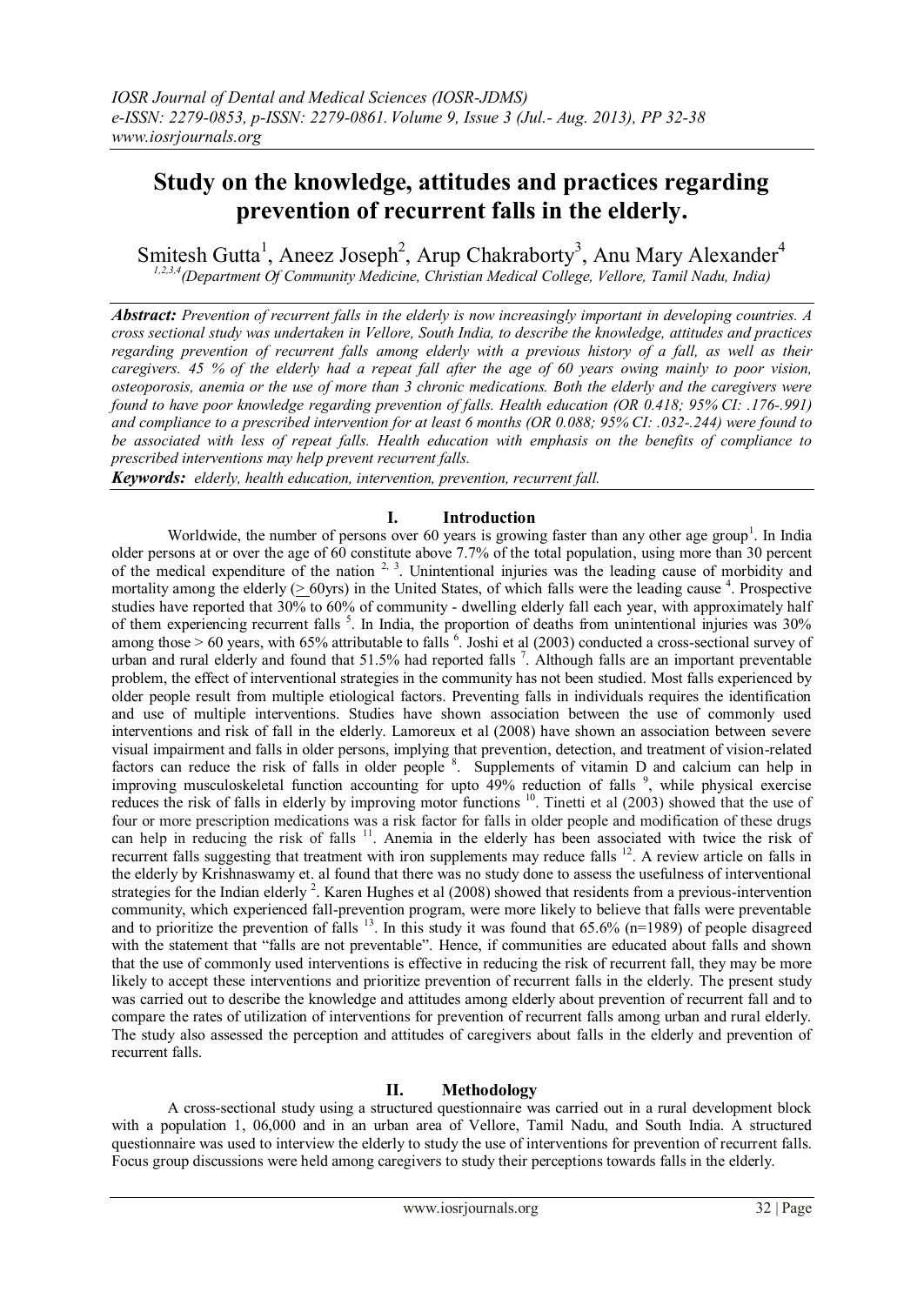## **2.1 Sample size**

A sample size of 90 was required to assess the knowledge and attitude among elderly about prevention of recurrent falls, assuming that 65.6% of the elderly in both urban and rural areas have poor knowledge and attitude  $13$ . A sample size of 96 (48 in each group) was needed to compare the rates of utilisation of interventions for prevention of recurrent falls, assuming 30% among rural and 60% among the urban elderly<sup>7</sup>.

## **2.2 Criteria for selection**

Elderly (age equal to or more than 60 years) with a previous history of at least one fall were eligible for participation in the quantitative study. For the study, a fall was defined as "inadvertently coming to rest on the ground, floor or other lower level, excluding intentional change in position to rest in furniture, wall or other objects" <sup>1</sup> Those who were bed-ridden and those who had a fall due to road traffic accidents were excluded. Caregivers of the elderly, in the age group of 30-45 years, were invited for the focus group discussions.

#### **2.3 Sampling**

In the rural area 8 villages were selected by simple random sampling and 6-7 eligible participants in each village were surveyed. Survey was carried out in both rural and urban areas by starting at a random point and then going door to door until the required numbers of elderly persons who met the inclusion criteria and gave informed consent were obtained.

## **2.4 Data collection**

The questionnaire contained demographic details, fall related information, questions assessing the knowledge and attitude regarding intervention for prevention of recurrent fall, details of the interventions taken and subsequent falls after initiation of intervention(s). The interventions included were vision correction (spectacle, cataract surgery), better lighting, vitamin D / calcium supplements, and exercises, treatment for incontinence, iron supplements, alcohol deaddiction and modification of chronic medications.

Focus group discussions were carried out (one each in urban and rural areas) to assess caregivers' perceptions on falls in the elderly and the role of preventive measures. The various themes which were discussed were importance of falls, common causes of falls, prevention of falls, effectiveness and implementation of interventions. The moderators were social workers while two of the investigators were scribes.

#### **2.5 Data Analysis**

The data was entered in Epi-info and analyzed using the statistical package for the social sciences (SPSS for Windows, version 16.0 Chicago: SPSS Inc). Analysis of data was done by describing the knowledge and attitudes among elderly about prevention of recurrent falls, comparing the rates of utilization of interventions for prevention of recurrent fall among urban and rural elderly and analyzing the association between regular use of any of the existing interventions and subsequent falls. Analysis of the focus group discussion was done by assessing the perception and attitudes of caregivers about falls in the elderly and prevention of recurrent falls.

#### **2.6 Ethical Clearance**

The study was approved by the Institutional Review Board and ethics committee of the Christian Medical College, Vellore, India.

## **III. Results**

The various socio-demographic characteristics of the study population are shown in Table 1. In both urban and rural areas, nearly two-thirds of the participants were women. The mean age of the participants was 71 years and 62% of the study population was illiterate. Majority was not currently employed gainfully and the women were mainly involved in household work. 38 percent of the study population either lived alone or in nuclear families.

#### **3.1 Fall related Informations**

45 percent of the elderly were found to have fallen more than once, with one-third having fallen 4 or more times. 77 percent of the falls in the study population occurred in the age group of 60-70 years (Table 2).

60 percent of those who had a second fall had fallen within a span of 1 year. 33% did not recover completely after the first fall and 32.8% of those who recovered completely tried to restrict their usual activities due to fear of recurrent falls. The main reported causes of falls were poor vision (20%), osteoporosis (17%) anemia (13%) and use of more than 3 chronic medications (7%). The other causes included loss of balance (9%), alcohol (5%), cerebrovascular accidents (5%), poor lighting (5%), hypertension (4%), peripheral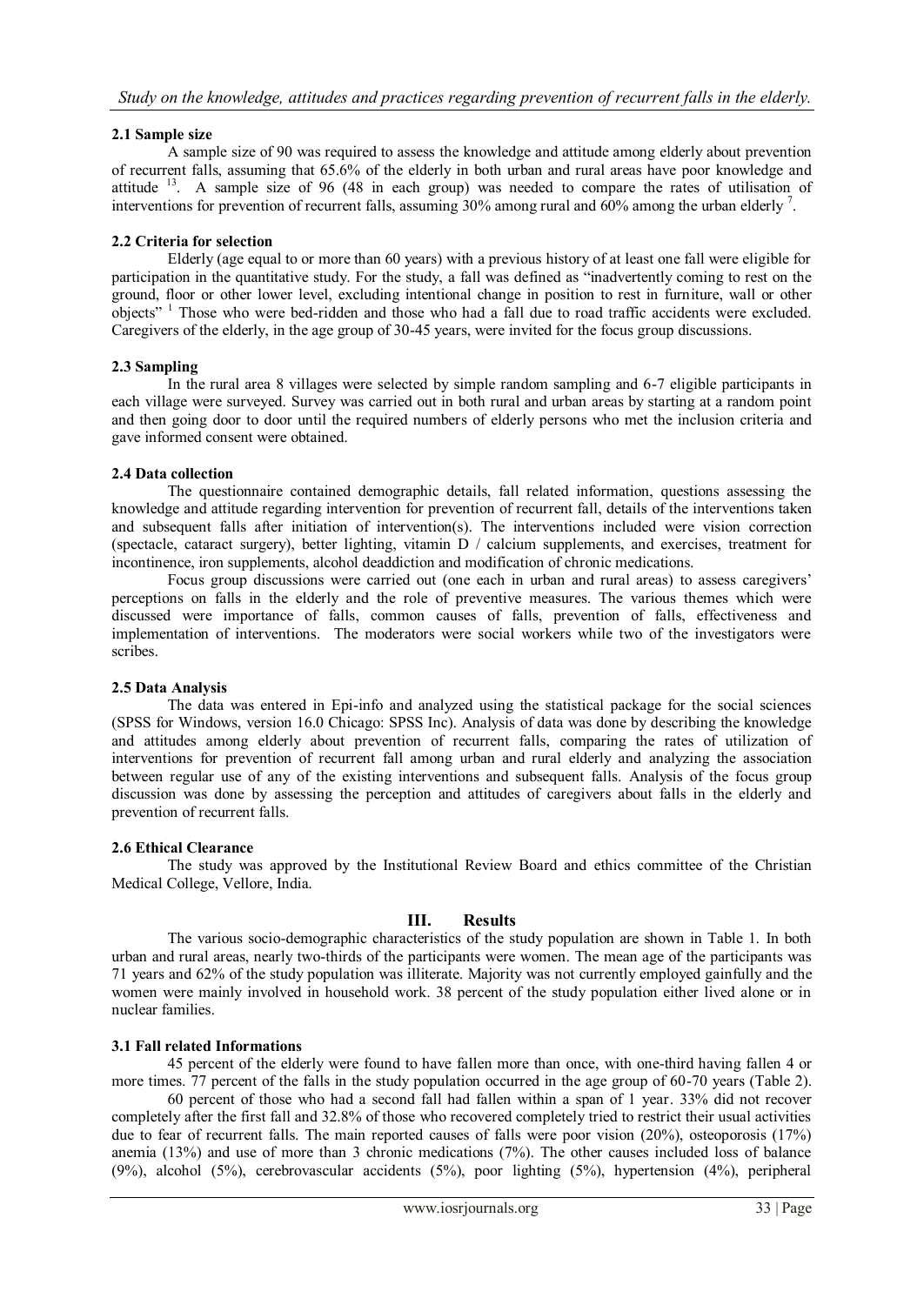neuropathy (3%), hypoglycemia (2%), seizure disorder (2%), heart disease (2%), myalgia (1%), urinary incontinence (1%), slippery floor (1%) and unknown causes (5%).

## **3.2 Knowledge and attitude assessment**

Only 12 percent of the elderly disagreed with the statement "Older people fall and there is nothing that can be done to prevent falls" (Table 3). However 68% of the participants believed that once a person falls, steps can be taken to prevent recurrent falls. 52% of the participants believed that the intervention which was given to them could prevent recurrent falls. This optimistic attitude of the elderly towards the interventions was found to be associated with less chances of a repeat fall. ( $\gamma$ 2 = 14.303, p value = 0.000).

#### **3.3 Use of interventions**

Overall 79% of study population sought medical help after the first fall. Elderly in rural areas (86%) sought medical help more than urban areas (72%). Only 6.98% of study population who sought medical help in the rural areas had visited traditional healers after a fall (Table.4). Majority of the elderly in both rural (74.4%) and urban (83.3%) areas were informed about the cause of the fall by the health care provider. However, only two-thirds of the elderly took any intervention after the first fall in both urban and rural areas. A doctor was more often the main initiator of the intervention in urban (96.8%) as compared to rural areas (81.8%). Only onethird of the elderly in both urban (38%) and rural areas (32%) received health education about falls. Elderly in the rural areas were less educated about the need for intervention to prevent recurrent fall when compared with the elderly from the urban areas (63.6% and 77.4% respectively).The compliance to intervention was also found to be more in the urban areas (70.97%) when compared to the rural areas (57.6%).Table 5 shows the distribution of types of prescribed interventions. In rural areas, the most common interventions were calcium/vitamin D supplementation (24.2%) and correction of vision, while in the urban areas it was modification of chronic medications (29%) and the use of iron supplementation (19.4%).There was a strong association between taking any prescribed intervention regularly for at least 6 months and less chance of a repeat fall (OR 0.088; 95% CI: .032-.244). Receiving health education was also associated with less chance of a repeat fall (OR 0.418; 95% CI: .176-.991).

#### **3.4 Focus Group Discussion**

The group in the rural and the urban areas comprised of 8 and 12 caregivers respectively, with almost equal gender distribution. The summary of the outcome of the focus group discussion is described in Box1. Opinions expressed included the fact that knowledge regarding prevention of falls is lacking and also that the elderly themselves are not always willing to cooperate.

#### **IV. Discussion**

In this study we found that 45% of the participants had more than 1 fall after the age of 60 years with 15% having 4 or more falls. This is higher than a study done by Chu L.W. et al (2005) which had found that in ambulatory Chinese elderly, 24.5% of the fallers had recurrent falls with 1.3% of the fallers having 4 or more falls <sup>14</sup>. However, prospective studies done in the developed countries have also shown that approximately half of those who fall experienced recurrent falls <sup>5</sup>. Out of the 15 cases of 4 or more episodes of fall, 14 cases were in the age group 60-70 years. This may be due to the fact that they are more ambulatory than the older age groups.

One-third of those who recovered completely after the first fall tried to restrict their activities due to fear of recurrent fall. This was similar to an earlier study by Nevitt et. al which found that approximately 25% of those who had fallen restrict their usual activities (including potentially beneficial behaviors such as physical activity) because of injury or fear of falling again <sup>15</sup>. The leading causes of falls were poor vision, osteoporosis, anemia and use of more than 3 chronic medications which co-relates with studies which have already shown their association with risk of recurrent falls  $^{8, 9, 11, 12}$ . The knowledge and attitudes of Indian elderly regarding prevention of fall seem poor, as compared to their counterparts in developed nations. An optimistic attitude in believing that the intervention advised after a fall could prevent a further fall was shown to be a strong preventive factor against recurrent falls. This highlights the importance of the need for a health care professional to explain and make an elderly person understand the importance of the intervention, for better compliance and results. The proportion of those who sought medical help after the first fall (79%) was higher than found in the study done by Joshi et al  $(2003)^7$ . The study also showed that elderly in rural areas sought medical help more than their urban counterparts. However less awareness about need for interventions for prevention of recurrent falls among rural elderly (63.6%) compared to urban (77.4%) reflected in their poor compliance to the prescribed intervention when compared to urban elderly (57.6% and 70.97% respectively). It was interesting to note that only one-third of the elderly in both urban and rural areas received health education about falls showing that this is a possible area of improvement. The study also showed that having received health education was associated with less chance of a repeat fall, emphasizing the importance of health education as an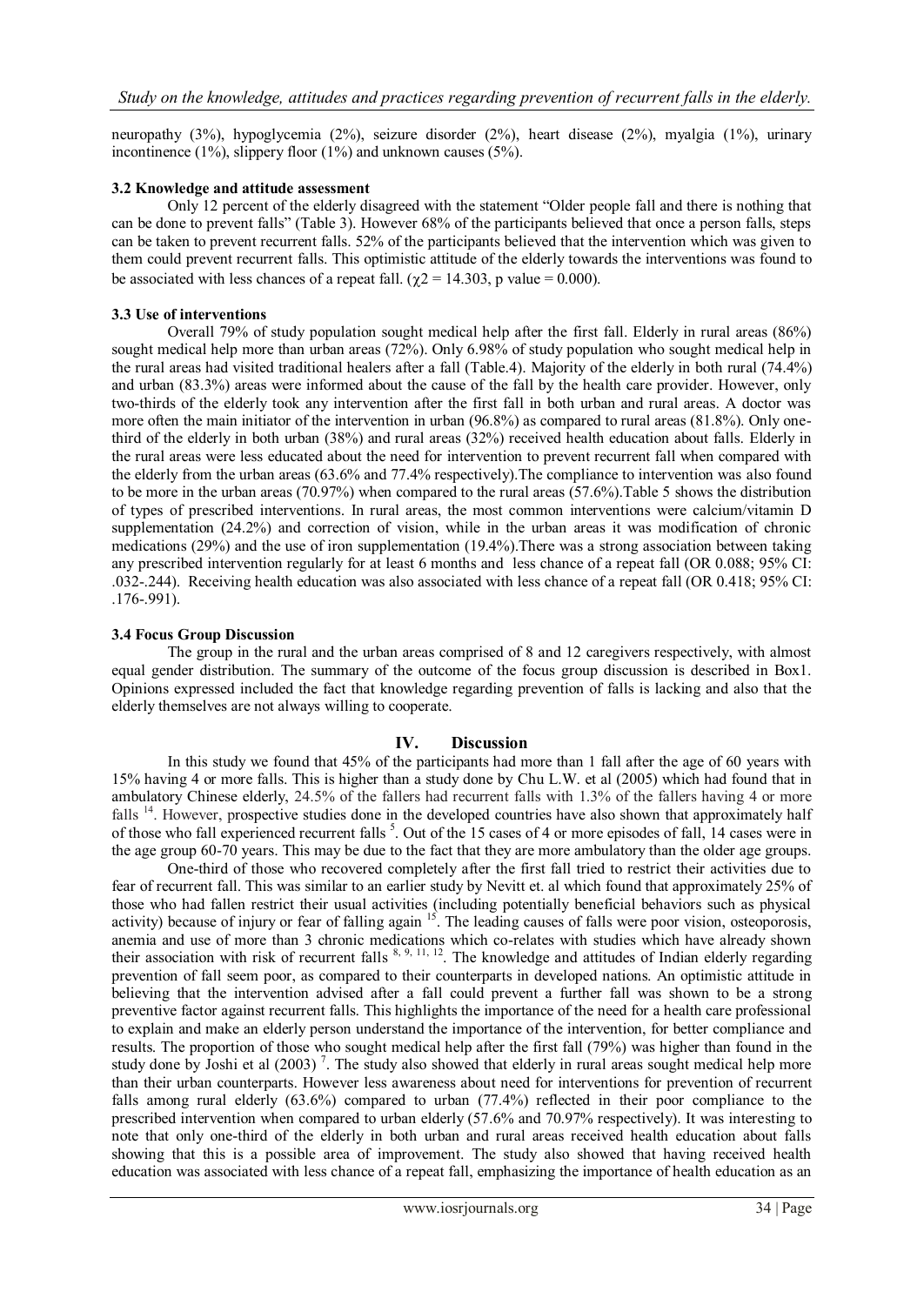important component in fall prevention programs. Compliance to any of the prescribed interventions for a period of at least six months was found to be associated with less chances of a repeat fall. Most of the studies done in developed countries have also suggested use of multi-interventional programmes for prevention of falls in the elderly. The focus group discussion highlighted the fact that while caregivers felt falls were a matter of concern, they also realized that they have poor knowledge about prevention of falls and felt the need for health education.

#### **V. Limitations**

There was a recall bias as some elderly were unable to remember details of falls. A lack of information at local health centers regarding elderly with history of falls necessitated a labour intensive door to door survey which may not always be feasible.

#### **VI. Conclusions and recommendations**

As there is lack of knowledge regarding the fact that prescribed interventions can reduce recurrent falls, health education is needed in this area for both the elderly as well as the public. People should also be made to understand that falls are preventable and need not be a part of normal ageing. Health professionals should be more careful to identify the causes of falls, inform the family about the cause and then prescribe effective interventions. Follow up of these individuals should be done to monitor compliance. Further research in the form of trials may be required to prove the effectiveness of each specific intervention in prevention of falls in the Indian context.

#### **Acknowledgement**

The authors would like to acknowledge Dr. Anuradha Bose, Professor, Department of Community Health, CMC, and Vellore for her guidance. The authors would like to thank the social workers and health workers who helped in data collection and in the qualitative study. Authors are also thankful to all individuals of rural and urban area of Vellore who participated in the study.

## **References**<br>**Prevention**

- [1]. WHO Global Report on Falls Prevention in Older Age. Available from: [www.who.int/ageing/publications/Falls\\_prevention7March.pdf. Accessed](http://www.who.int/ageing/publications/Falls_prevention7March.pdf.%20Accessed) April 29, 2011.<br>Krishnaswamy B, Usha G.Falls in older people. National/regional
- [2]. Krishnaswamy B, Usha G.Falls in older people. National/regional review, India. Available from: [www.who.int/ageing/projects/SEARO.pdf. Accessed May 1, 2011.](http://www.who.int/ageing/projects/SEARO.pdf.%20Accessed%20May%201,%202011)
- [3]. Patel JC. Falls in elderly. *Indian J Med Sci*. 2000; 54(8):350-352.
- [4]. Centers for Disease Control and Prevention. Web-based Injury Statistics Query and Reporting System (WISQARS). Available from: www.cdc.gov/injury/wisqars/index.html.Accessed April 28th, 2011.
- [5]. Rubenstein LZ, Josephson KR. The epidemiology of falls and syncope. *Clin Geriatr Med*.2002; 18:141–58.
- [6]. Jagnoor J, Suraweera W, Keay L, et al. Childhood and adult mortality from unintentional falls in India. *Bull World Health Organ.* 2011; 89(10):733-740.
- [7]. Joshi K, Kumar R, Avasthi A. Morbidity profile and its relationship with disability and psychological distress among elderly people in Northern India. *Int J Epidemiol.* 2003; 32(6):978-987.
- [8]. Lamoreux EL, Chong E, Wang JJ, et al. Visual Impairment, Causes of Vision Loss, and Falls: The Singapore Malay Eye Study*. Invest Ophthalmol Vis Sci.* 2008; 49(2):528-533.
- [9]. Bischoff-Ferrari HA, Dawson-Hughes B, Staehelin HB, et al. Fall prevention with supplemental and active forms of vitamin D: a meta-analysis of randomised controlled trials. *BMJ*. 2009;339:b3692.
- [10]. Kobayashi R, Nakadaira H, Ishigami K, et al. Effects of physical exercise on fall risk factors in elderly at home in intervention trial*. Environ Health Prev Med.* 2006; 11(5):250–255.
- [11]. Tinetti ME. Preventing Falls in Elderly Persons. *N Engl J Med*. 2003; 348(1):42-49.
- [12]. Penninx BWJH, Pluijm SMF, Lips P, et al. Late-life anemia is associated with increased risk of recurrent falls. *J Am Geriatr Soc*. 2005;53(12):2106-2111.
- [13]. Hughes K, Van Beurden E, Eakin EG, et al. Older persons' perception of risk of falling: implications for fall-prevention campaigns*. Am J Public Health.*2008; 98(2):351.
- [14]. Chu LW, Chi I, Chiu AYY. Incidence and predictors of falls in the Chinese elderly. *Ann Acad Med Singapore*. 2005; 34(1):60–72.
- [15]. Nevitt MC, Cummings SR, Kidd S, Black D. Risk factors for recurrent nonsyncopal falls. A prospective study. *JAMA*. 1989; 261(18):2663-2668.

| Table 1: Socio demographic profile of study participants |                   |              |         |           |                |           |         |                |
|----------------------------------------------------------|-------------------|--------------|---------|-----------|----------------|-----------|---------|----------------|
|                                                          | Urban $(n=50)$    |              |         |           | Rural $(n=50)$ |           |         | Total          |
|                                                          | Male              | Female       |         | Male      |                | Female    |         |                |
|                                                          | $(n=18)$          | $(n=32)$     | number, | $(n=17)$  | number.        | $(n=33)$  | number. | $n=100$        |
|                                                          | number, (percent) | (percent)    |         | (percent) |                | (percent) |         |                |
| Age group (years)                                        |                   |              |         |           |                |           |         |                |
| Young old $(60-74)$                                      | 14(77.78)         | 24(75)       |         | 14(82.35) |                | 24(72.73) |         | 76             |
| Old-old (75-84)                                          | 3(16.67)          | 8(25)        |         | 3(17.65)  |                | 6(18.19)  |         | 20             |
| Very old $(> 85)$                                        | 1(5.56)           | $\mathbf{0}$ |         | 0         |                | 3(9.09)   |         | $\overline{4}$ |
| Education                                                |                   |              |         |           |                |           |         |                |
| Illiterate                                               | 7(38.89)          | 21(65.63)    |         | 6(35.29)  |                | 28(84.85) |         | 62             |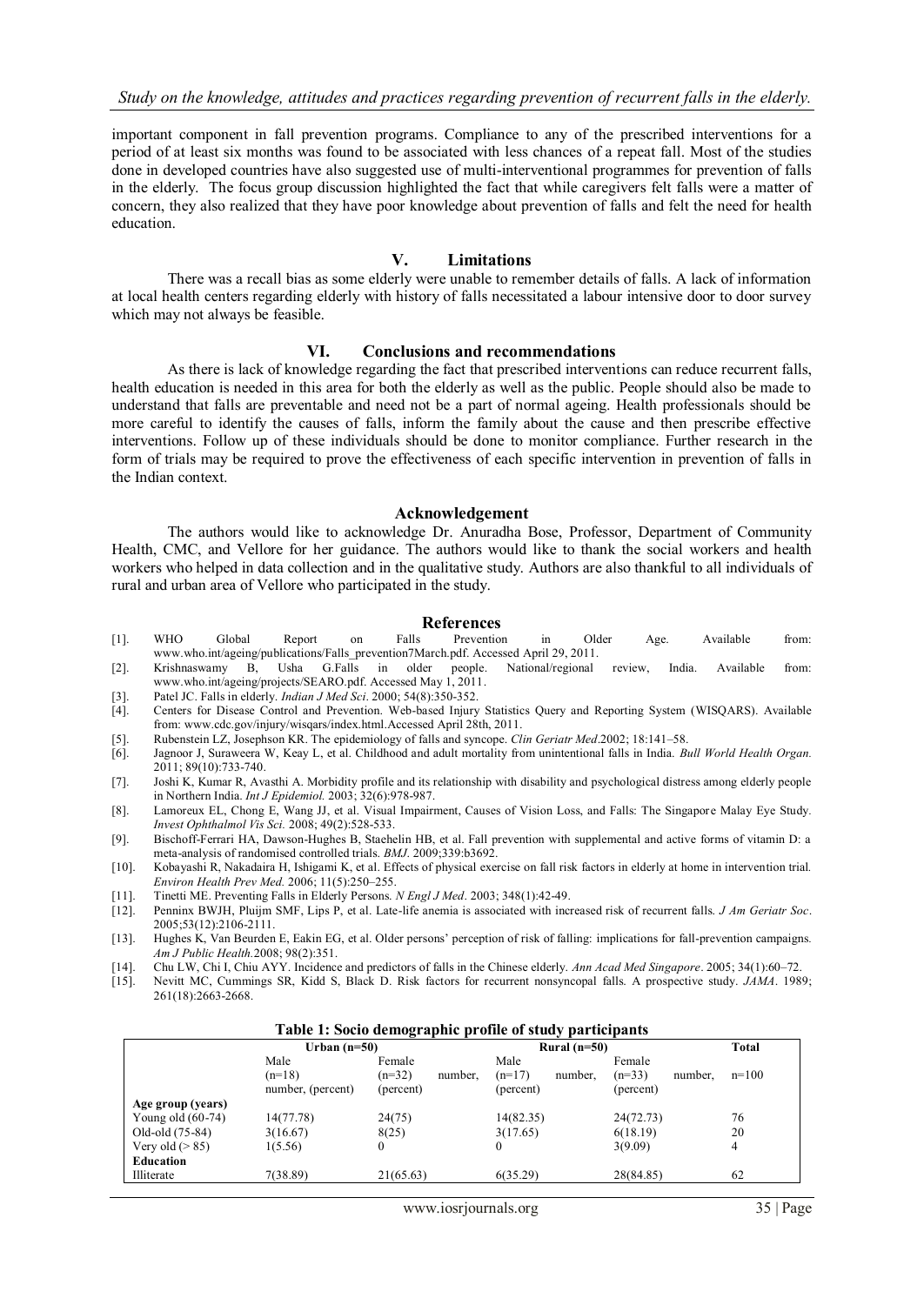*Study on the knowledge, attitudes and practices regarding prevention of recurrent falls in the elderly.*

| 1-5 years of schooling  | 5.        | 5(15.63)     | 4(23.53)  | 3(9.09)   | 17 |
|-------------------------|-----------|--------------|-----------|-----------|----|
|                         | (27.78)   |              |           |           |    |
| $>5$ years of schooling | 6(33.33)  | 6(18.75)     | 7(41.18)  | 2(6.06)   | 21 |
| Occupation              |           |              |           |           |    |
| House hold work         | $\Omega$  | 15(46.88)    | $\Omega$  | 19(27.27) | 34 |
| Employed                | 4(22.22)  | $\mathbf{0}$ | 1(5.88)   | 1(3.03)   | 6  |
| Not.<br>gainfully       | 14(77.78) | 17(53.13)    | 16(94.12) | 13(39.39) | 60 |
| employed                |           |              |           |           |    |
| Family                  |           |              |           |           |    |
| Living alone            | 7(38.89)  | 6(18.75)     | 1(5.88)   | 4(12.12)  | 18 |
| Nuclear family          | 4(22.22)  | 5(15.63)     | 7(41.18)  | 4(12.12)  | 20 |
| Extended family         | 1(5.56)   | 4(12.5)      | 0         | 2(6.06)   | 7  |
| Joint family            | 6(33.33)  | 17(53.13)    | 9(52.94)  | 23(69.7)  | 55 |
|                         |           |              |           |           |    |

## **Table 2: Fall related information**

| How many falls did you have from the age of 60yrs?<br>55(55)<br>1<br>$\overline{c}$<br>21(21)<br>3<br>9(9)<br>>4<br>15(15)<br>How many years back did you have the 1st fall?<br>$< 1$ year<br>6(6)<br>1-2 years<br>41(41)<br>$>2$ years<br>53(53)<br>What was your age at time of fall?<br>$60-65$ years<br>48(48)<br>66-70<br>29(29)<br>71-75<br>13(13)<br>$>75$<br>10(10)<br>Did you recover completely after fall?<br>Yes<br>67(67)<br>N <sub>0</sub><br>33(33)<br>After recovering completely from the first fall, did you try to restrict your usual activities?<br>$(n=67)$<br>Yes<br>22(32.8)<br>N <sub>0</sub><br>45(67.2)<br>Did you have any subsequent fall?<br>Yes<br>45(45) | <b>Ouestions</b> | Number (%) |
|------------------------------------------------------------------------------------------------------------------------------------------------------------------------------------------------------------------------------------------------------------------------------------------------------------------------------------------------------------------------------------------------------------------------------------------------------------------------------------------------------------------------------------------------------------------------------------------------------------------------------------------------------------------------------------------|------------------|------------|
|                                                                                                                                                                                                                                                                                                                                                                                                                                                                                                                                                                                                                                                                                          |                  |            |
|                                                                                                                                                                                                                                                                                                                                                                                                                                                                                                                                                                                                                                                                                          |                  |            |
|                                                                                                                                                                                                                                                                                                                                                                                                                                                                                                                                                                                                                                                                                          |                  |            |
|                                                                                                                                                                                                                                                                                                                                                                                                                                                                                                                                                                                                                                                                                          |                  |            |
|                                                                                                                                                                                                                                                                                                                                                                                                                                                                                                                                                                                                                                                                                          |                  |            |
|                                                                                                                                                                                                                                                                                                                                                                                                                                                                                                                                                                                                                                                                                          |                  |            |
|                                                                                                                                                                                                                                                                                                                                                                                                                                                                                                                                                                                                                                                                                          |                  |            |
|                                                                                                                                                                                                                                                                                                                                                                                                                                                                                                                                                                                                                                                                                          |                  |            |
|                                                                                                                                                                                                                                                                                                                                                                                                                                                                                                                                                                                                                                                                                          |                  |            |
|                                                                                                                                                                                                                                                                                                                                                                                                                                                                                                                                                                                                                                                                                          |                  |            |
|                                                                                                                                                                                                                                                                                                                                                                                                                                                                                                                                                                                                                                                                                          |                  |            |
|                                                                                                                                                                                                                                                                                                                                                                                                                                                                                                                                                                                                                                                                                          |                  |            |
|                                                                                                                                                                                                                                                                                                                                                                                                                                                                                                                                                                                                                                                                                          |                  |            |
|                                                                                                                                                                                                                                                                                                                                                                                                                                                                                                                                                                                                                                                                                          |                  |            |
|                                                                                                                                                                                                                                                                                                                                                                                                                                                                                                                                                                                                                                                                                          |                  |            |
|                                                                                                                                                                                                                                                                                                                                                                                                                                                                                                                                                                                                                                                                                          |                  |            |
|                                                                                                                                                                                                                                                                                                                                                                                                                                                                                                                                                                                                                                                                                          |                  |            |
|                                                                                                                                                                                                                                                                                                                                                                                                                                                                                                                                                                                                                                                                                          |                  |            |
|                                                                                                                                                                                                                                                                                                                                                                                                                                                                                                                                                                                                                                                                                          |                  |            |
|                                                                                                                                                                                                                                                                                                                                                                                                                                                                                                                                                                                                                                                                                          |                  |            |
|                                                                                                                                                                                                                                                                                                                                                                                                                                                                                                                                                                                                                                                                                          |                  |            |
|                                                                                                                                                                                                                                                                                                                                                                                                                                                                                                                                                                                                                                                                                          |                  |            |
|                                                                                                                                                                                                                                                                                                                                                                                                                                                                                                                                                                                                                                                                                          |                  |            |
|                                                                                                                                                                                                                                                                                                                                                                                                                                                                                                                                                                                                                                                                                          | N <sub>0</sub>   | 55(55)     |
| What was the time duration between the first fall and second fall?<br>$n=45$                                                                                                                                                                                                                                                                                                                                                                                                                                                                                                                                                                                                             |                  |            |
|                                                                                                                                                                                                                                                                                                                                                                                                                                                                                                                                                                                                                                                                                          |                  |            |
| $>6$ months<br>15(33.3)                                                                                                                                                                                                                                                                                                                                                                                                                                                                                                                                                                                                                                                                  |                  |            |
| $7 - 12$ months<br>12(26.7)                                                                                                                                                                                                                                                                                                                                                                                                                                                                                                                                                                                                                                                              |                  |            |
| 13-23 months<br>13(28.9)                                                                                                                                                                                                                                                                                                                                                                                                                                                                                                                                                                                                                                                                 |                  |            |
| $>24$ months<br>5(11.1)                                                                                                                                                                                                                                                                                                                                                                                                                                                                                                                                                                                                                                                                  |                  |            |

## **Table 3: Knowledge and attitudes regarding prevention of falls**

|                                                                          | $N(\%)$   | P<br>value for<br>chi | Odds ratio | Confidence      |
|--------------------------------------------------------------------------|-----------|-----------------------|------------|-----------------|
|                                                                          |           | square                |            | interval        |
| Older people fall and there is nothing that can be done to prevent falls |           |                       |            |                 |
| Disagree (Ref)                                                           | 12(12)    | 0.805                 | 0.857      | $0.253 - 2.909$ |
| Agree                                                                    | 76(76)    |                       |            |                 |
| Don't know                                                               | 12(12)    |                       |            |                 |
| Once a person falls he/she can take steps to prevent recurrent falls     |           |                       |            |                 |
| Agree (Ref)                                                              | 68(68)    | 0.546                 | 1.299      | 0.555-3.043     |
| Disagree                                                                 | 16(16)    |                       |            |                 |
| Don't know                                                               | 16(16)    |                       |            |                 |
| Do you think the intervention given to you can prevent recurrent fall?   |           |                       |            |                 |
| Yes(Ref)                                                                 | 52(81.25) | 0.000                 | 0.202      | 0.086-0.473     |
| No.                                                                      | 6(9.38)   |                       |            |                 |
| Don't know                                                               | 6(9.38)   |                       |            |                 |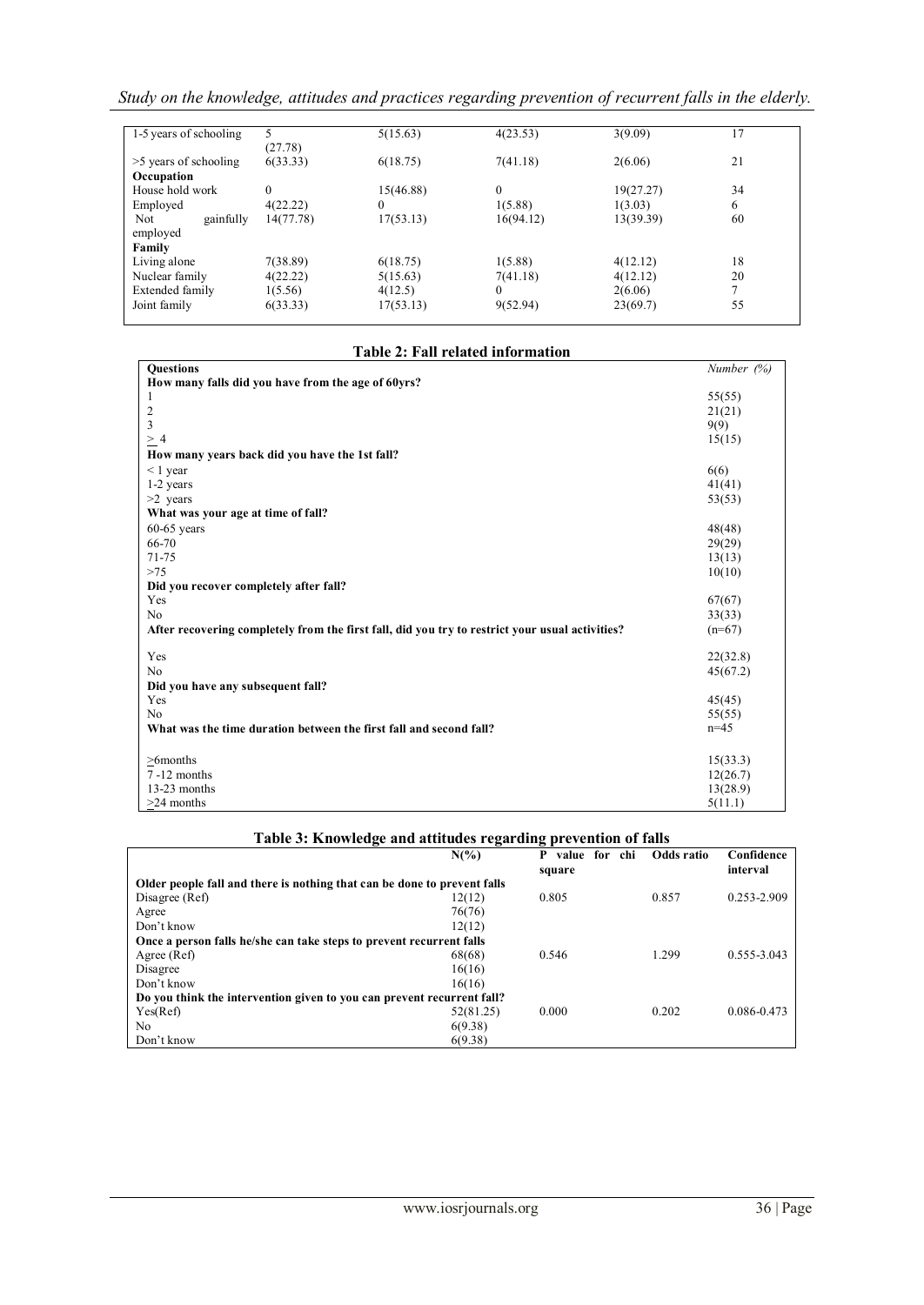| Table 4: Information regarding health care for falls         |              |              |              |
|--------------------------------------------------------------|--------------|--------------|--------------|
|                                                              | Urban        | <b>Rural</b> | <b>Total</b> |
| Did you seek medical help after first fall?                  | $(n=50)$     | $(n=50)$     | $(n=100)$    |
| Yes                                                          | 36(72)       | 43(86)       | 79(79)       |
| N <sub>0</sub>                                               | 14(28)       | 7(14)        | 21(21)       |
| Where did you seek medical help?                             | $(n=36)$     | $(n=43)$     | $(n=79)$     |
| Govt. hospital                                               | 11(30.6)     | 11(25.6)     | 22(27.8)     |
| Tertiary care referral institution                           | 7(19.4)      | 6(13.95)     | 13(16.5)     |
| Private secondary care hospital/clinics                      | 18(50)       | 23(53.4)     | 41(51.9)     |
| Traditional healers                                          | 0            | 3(6.98)      | 3(3.8)       |
| Did the health care provider tell you the cause of the fall? | $(n=36)$     | $(n=43)$     | $(n=79)$     |
| Yes                                                          | 30(83.3)     | 32(74.4)     | 62(78.5)     |
| No                                                           | 6(16.7)      | 11(25.6)     | 17(21.5)     |
| After the first fall, did you take any intervention?         | $(n=50)$     | $(n=50)$     | $(n=100)$    |
| Yes                                                          | 31(62)       | 33(66)       | 64(64)       |
| N <sub>0</sub>                                               | 19(38)       | 17(34)       | 36(36)       |
| Initiator of the intervention                                | $(n=31)$     | $(n=33)$     | $(n=64)$     |
| Doctor                                                       | 30(96.8)     | 27(81.8)     | 57(89.1)     |
| Health worker                                                | 1(3.2)       | 3(9.1)       | 4(6.25)      |
| Family                                                       | $\mathbf{0}$ | 3(9.1)       | 3(4.69)      |
| Self                                                         | $\theta$     | 0            | 0            |
| Educated about need for intervention to prevent fall in      | $(n=31)$     | $(n=33)$     | $(n=64)$     |
| future                                                       |              |              |              |
| Yes                                                          | 24(77.4)     | 21(63.6)     | 45(70.3)     |
| N <sub>0</sub>                                               | 7(22.6)      | 12(36.4)     | 19(29.7)     |
| Rate your compliance to intervention                         | $(n=31)$     | $(n=33)$     | $(n=64)$     |
| Strictly regular                                             | 22(70.97)    | 19(57.6)     | 41(64.1)     |
| Sometimes irregular                                          | 3(9.7)       | 7(21.2)      | 10(15.6)     |
| Only when I feel unwell                                      | 3(9.7)       | 4(12.1)      | 7(10.9)      |
| Not taken at all                                             | 3(9.7)       | 3(9.1)       | 6(9.4)       |
| After the first fall, did you receive health education about | $(n=50)$     | $(n=50)$     | $(n=100)$    |
| falls?                                                       |              |              |              |
| Yes                                                          | 19(38)       | 16(32)       | 35(35)       |
| No                                                           | 31(62)       | 34(68)       | 65(65)       |

## **Table 5: Interventions followed for prevention of falls**

| <b>Intervention</b>           | Rural          | Urban                    |
|-------------------------------|----------------|--------------------------|
|                               | Number $(\% )$ | number $(\% )$           |
| Correction of vision          | 7(21.2)        | 5(16.1)                  |
| Calcium/Vit D Supplements     | 8(24.2)        | 7(22.6)                  |
| Iron Supplements              | 5(15.2)        | 6(19.4)                  |
| Modifications of chronic meds | 6(18.2)        | 9(29)                    |
| Better Lighting               | 2(6.1)         |                          |
| Alcohol deaddiction           | 1(3.0)         | $\overline{\phantom{a}}$ |
| Exercise                      |                | 2(6.5)                   |
| Treatment of incontinence     |                | 1(3.2)                   |
| Others                        | 4(12.1)        | 1(3.2)                   |

## **Box 1: Results of Focus group discussions**

| <b>Theme</b>                                 | Perceptions and examples                                                         |
|----------------------------------------------|----------------------------------------------------------------------------------|
| <b>Importance of fall in elderly</b>         | "We should be concerned about falls in the elderly as the quality of life        |
|                                              | is decreased"                                                                    |
|                                              | "Once an elderly falls, he/she lives a life of pain"                             |
|                                              | It was also felt that falls were a physical and financial burden for             |
|                                              | caregivers.                                                                      |
| Older people fall and nothing can be done to | "With increase in age, elderly become physically weak, making them               |
| prevent it.                                  | vulnerable to falls"                                                             |
|                                              | " We cannot have control over loss of balance in old age and hence               |
|                                              | nothing can be done to prevent"                                                  |
| Common causes of fall in elderly             | Anemia, poor nutrition, chronic diseases like diabetes, hypertension and         |
|                                              | poor vision were the commonly perceived causes of fall in elderly.               |
| How to prevent falls                         | <b>Urban areas:</b> "Elderly should restrict their activities and avoid climbing |
|                                              | stairs and travelling."                                                          |
|                                              | "We have poor knowledge and need to be educated."                                |
|                                              | <b>Rural areas:</b> "We have limited resources, whom should we take care of,     |
|                                              | old or young?"                                                                   |
|                                              | "Elderly should go to doctor after a fall and find the cause"                    |
| <b>Most effective intervention</b>           | <i>Urban areas</i> – walking aid e.g. stick.                                     |
|                                              | <b>Rural areas</b> – correction of vision.                                       |